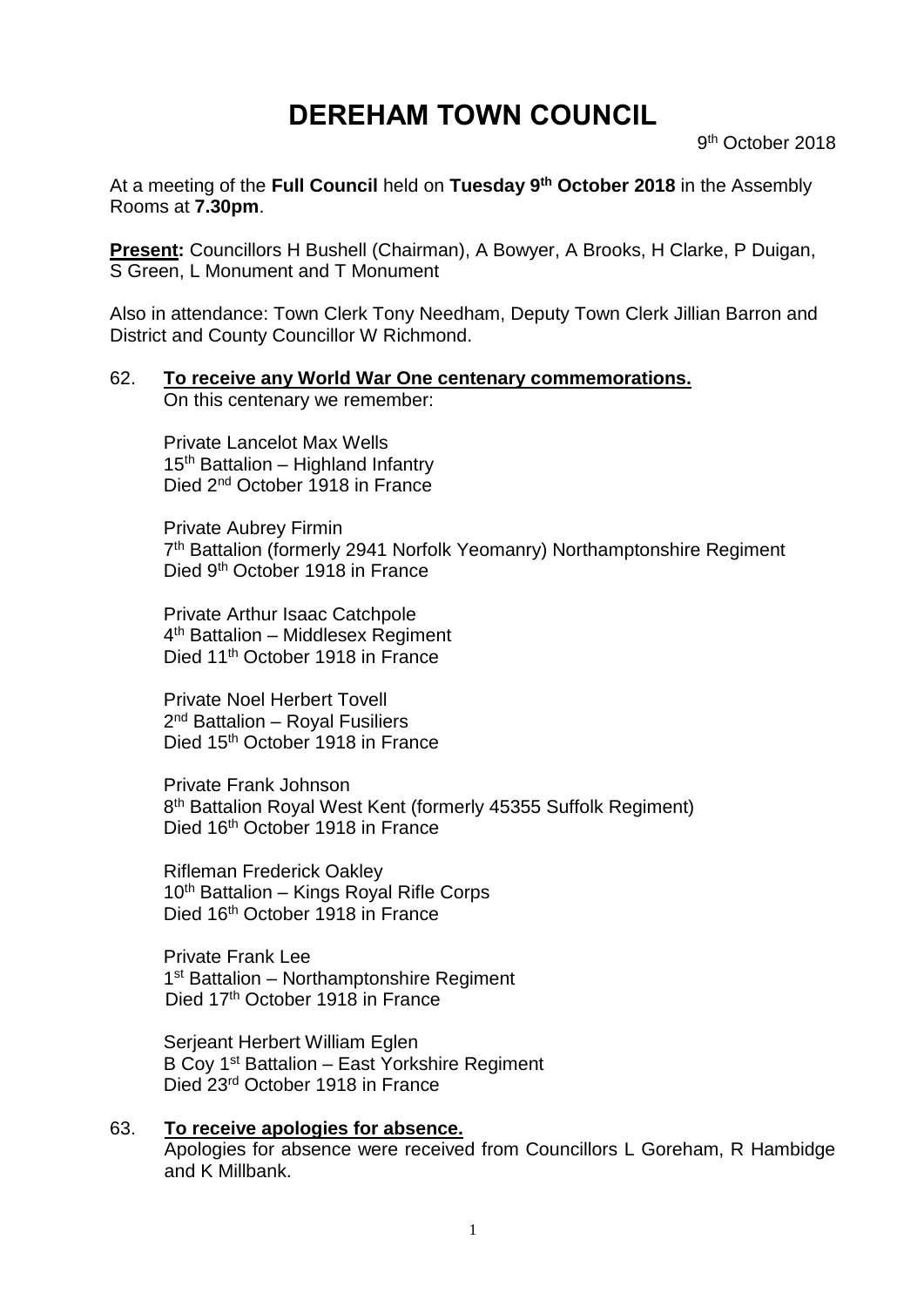# 64. **Declaration of Interest**.

There were no declarations of interest.

#### The *meeting was adjourned*

Public Speaking - meeting to be adjourned for up to 15 minutes maximum to take questions from members of the public or to allow County and District Councillors to give a report and answer questions.

#### *The meeting resumed*

#### 65. **To receive announcements.**

The Mayor, Councillor H Bushell announced that she had attended the following events:

| 18 <sup>th</sup> September 2018 | <b>Contract Contract</b> | Royal British Legion Thankyou                |
|---------------------------------|--------------------------|----------------------------------------------|
| 19th September 2018             | $\sim$                   | Toftwood Infant & Junior School Council Year |
| 19th September 2018             | $\sim$                   | Northgate School Potato Challenge            |
| 22 <sup>nd</sup> September 2018 | $\sim$ $-$               | Opening of the Cats Protection League        |
| 7 <sup>th</sup> October 2018    | $\overline{\phantom{0}}$ | <b>Justice Service Norwich Cathedral</b>     |

66. To receive, confirm as correct and sign the minutes of the **Full Council** meeting held on **Tuesday 11th September 2018.**

Proposed by Councillor H Bushell, seconded by Councillor A Bowyer, the minutes of the Full Council meeting were agreed and signed subject to minor amendments.

#### 67. **Personnel Committee**

(a) To receive, confirm as correct and sign the minutes of the meeting held on **Tuesday 25th September 2018.**

Proposed by Councillor A Bowyer, seconded by Councillor L Monument the minutes of the Personnel Committee were agreed and signed.

(b) To receive a report from the Chairman, discuss any matters arising therefrom and vote on recommendations.

The following recommendations were put to a vote and were unanimously agreed and approved by the Council without amendment:

## **To review Staff pay scales.**

It was agreed that from April 2019 the pay scale for the outside staff be from the new point 6 to point 9. In addition to the standard progression conditions this new grading would also be conditional on the following:

- Staff continue to be prepared to work the occasional Saturday if required (for which time off in lieu would be provided)
- Staff being able and willing to work across all work areas i.e. able to competently cover all tasks by the time they reach the top scale.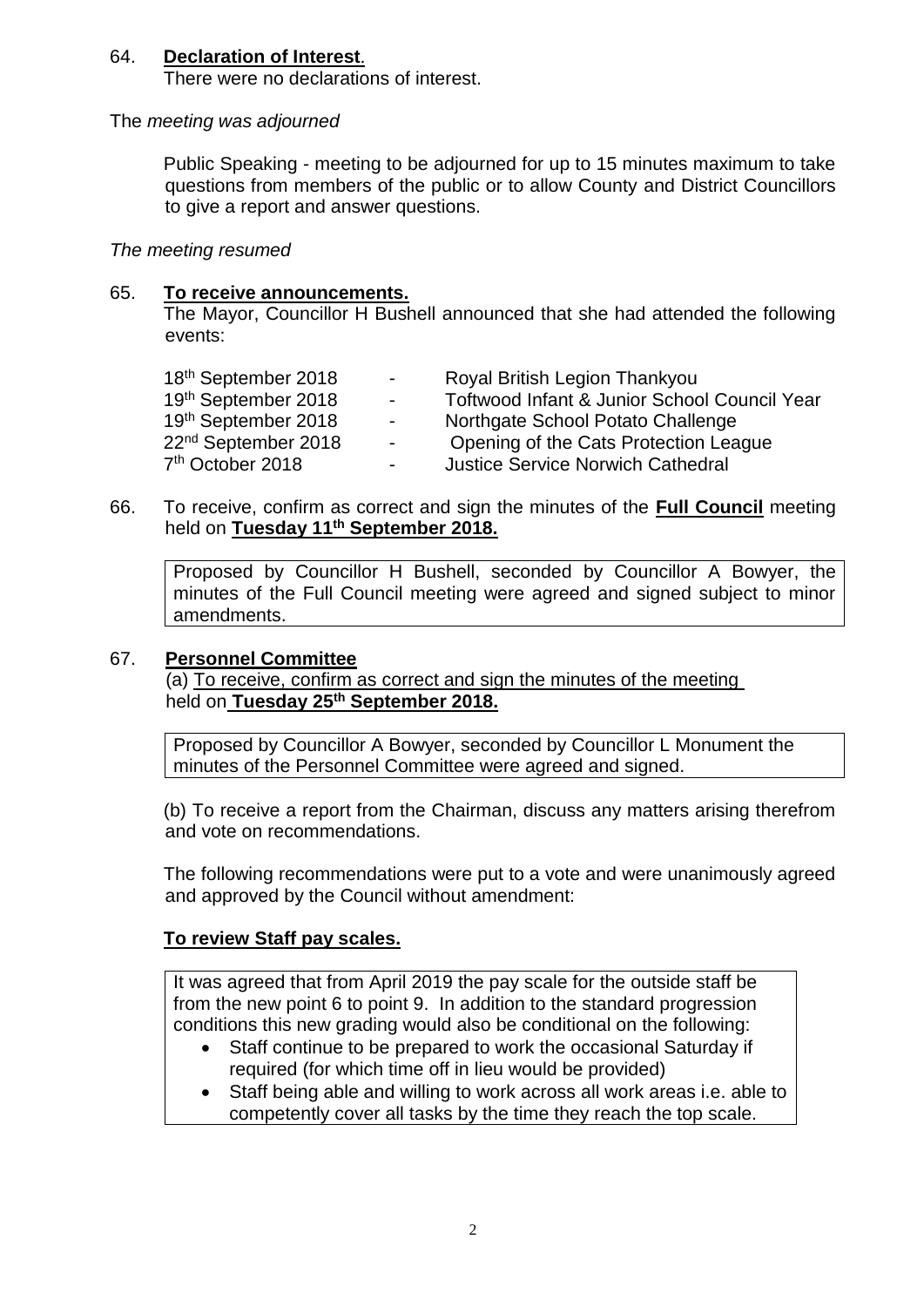It was agreed that from April 2019 two additional increments be added to the facilities managers pay scale but they are conditioned to specific pieces of work:

- Prepare and write up management plan for all areas of routine work
- Prepare and write up management plan for all tree work
- To ensure all outside staff have training to work across all areas
- Develop and maintain a method of recording defects and repairs carried out
- At the end of each year, for each piece of land managed by the Council, identify how each piece could be improved or better managed in the following year so that it is more visually attractive and encourages more people to use the facility.

# **To discuss Town Clerks exceptional work.**

It was agreed that the Town Clerk be paid an ex gratia payment of £2500 to reflect the extra work he has put in over a number of years on the Neighbourhood Plan and Orbit Homes.

# 68. To receive, confirm as correct and sign the minutes of the **Planning** meeting held on **Tuesday 11th September 2018.**

Proposed by Councillor H Bushell, seconded by Councillor A Bowyer the minutes of the planning meeting Tuesday 11<sup>th</sup> September 2018 were agreed and signed.

# 69. **To receive and adopt the list of accounts paid, the Financial Statement and list of accounts to be paid.**

Proposed by Councillor H Bushell, seconded by Councillor L Monument the list of accounts paid, the Financial Statement and list of accounts to be paid were agreed and signed.

## 70. **To consider Town Council position and any concerns relating to the proposed New Town at North Elmham.**

After a lengthy discussion it was agreed that the Town Clerk draft a response based on the concerns raised. (The response submitted is attached to the minutes)

## 71. **To consider working with parish councils to identify any shared concerns in order to present a better coordinated response**.

Proposed by Councillor H Bushell, seconded by Councillor A Bowyer, it was agreed that the Town Council would work with parish councils to identify any shared concerns in order to present a better coordinated response.

# 72. **To consider applying to the County Council Parish Partnership funding for new highway entry signs for Dereham.**

Proposed by Councillor L Monument, seconded by Councillor P Duigan, it was agreed in principle to apply to the County Council Parish Partnership funding for new highway entry signs for Dereham subject to the Heritage and Open Spaces Committee agreeing on the design.